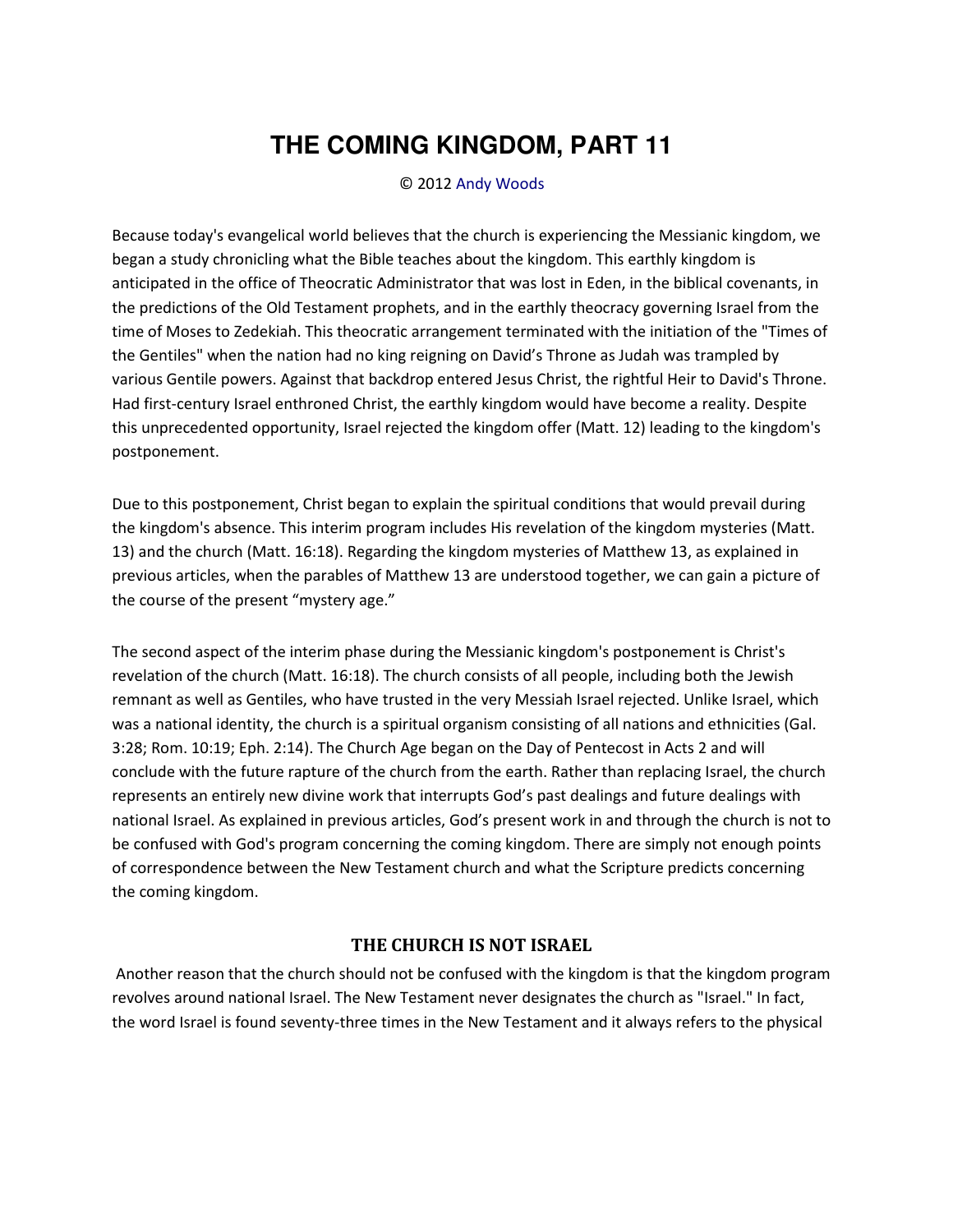descendants of Abraham, Isaac, and Jacob.<sup>1</sup> Sometimes Israel in the New Testament refers to believing Jews and sometimes it refers to Jews in unbelief. However, the term Israel in the New Testament always refers to those who are physical Jews. This word never refers to Gentiles, the Church, or even a group that is a mixture of both Jews and Gentiles. In other words, the term Israel is a technical term or a word that means the same thing everywhere it is employed in Scripture. This generalization even holds true with respect to the oft cited Galatians 6:16 passage. Exegetically, the expression "Israel of God" found in Galatians 6:16 only refers to believing Jews within the Galatian churches.<sup>2</sup>

Furthermore, the Book of Acts records how the church, which came into existence in Acts 2, continued to exist alongside Israel prior to the nation's destruction in A.D. 70. Throughout this period, Acts is judicious in keeping the two entities, the Church and Israel, separate. Fruchtenbaum observes, "In the book of Acts, both Israel and the church exist simultaneously. The term *Israel* is used twenty times and *ekklesia* (church) nineteen times, yet the two groups are always kept distinct."<sup>3</sup>

# **THE CHURCH AND ISRAEL REPRESENT DIFFERENT PROGRAMS OF GOD**

An additional reason that Israel is not the church is due to the fact that the church and Israel represent separate programs of God. They are two trains running on separate railroad tracks. Theologian and founder of Dallas Theological Seminary, Lewis Sperry Chafer, noted twenty-four differences between Israel and the church.<sup>4</sup> Here are a few from Chafer's list and a few of my own.

First, Israel is the wife of Jehovah (Isa. 54:5) while the church is the bride of Christ (Eph. 5:22-33). Second, Israel gave birth to Christ (Rev. 12:1-5) whereas Christ gave birth to the church (Matt. 16:18). Third, Christ will return to rescue Israel upon her national conversion at the end of the Tribulation period (Matt. 23:37-39). Conversely, He will return to rescue the church at the rapture (John 14:1-3). Fourth, king-subject imagery is used to depict God's relationship to Israel (Isa. 33:22) while head and groom imagery is used to depict Christ's relationship with His church (Eph. 5:22-33). Fifth, God's program through Israel began in Genesis 12, and His program through the church began in Acts 2 (Matt. 16:18; 1 Cor. 12:13; Acts 1:5; 11:15-16).

Sixth, while four-fifths of the Bible pertains to Israel, only one-fifth of it deals with the church. Seventh, although Israel was a direct party to the biblical covenants (Jer. 31:31-32), the church was not a party to these covenants since the church was not yet in existence when these covenants were made. The church's relationship to these covenants can best be described as one of a third-party beneficiary

 $\overline{a}$ 

<sup>&</sup>lt;sup>1</sup> Arnold G. Fruchtenbaum, *Israelology: The Missing Link in Systematic Theology* (Tustin, CA: Ariel, 1994), 684-90.

<sup>2</sup> S. Lewis Johnson, "Paul and the 'Israel of God': An Exegetical and Eschatological Case-Study," in *Essays in Honor of J. Dwight Pentecost*, ed. Stanley D. Toussaint and Charles H. Dyer (Chicago: Moody, 1986), 181-96.

<sup>&</sup>lt;sup>3</sup> Arnold G. Fruchtenbaum, "Israel and the Church," in *Issues in Dispensationalism*, ed. Wesley R. Willis and John R. Master (Chicago: Moody, 1994), 118.

<sup>4</sup> Lewis Sperry Chafer, *Systematic Theology*, 8 vols. (Dallas: Dallas Seminary, 1948; reprint, [8 vols. in 4], Grand Rapids: Kregel, 1993), 4:47-53.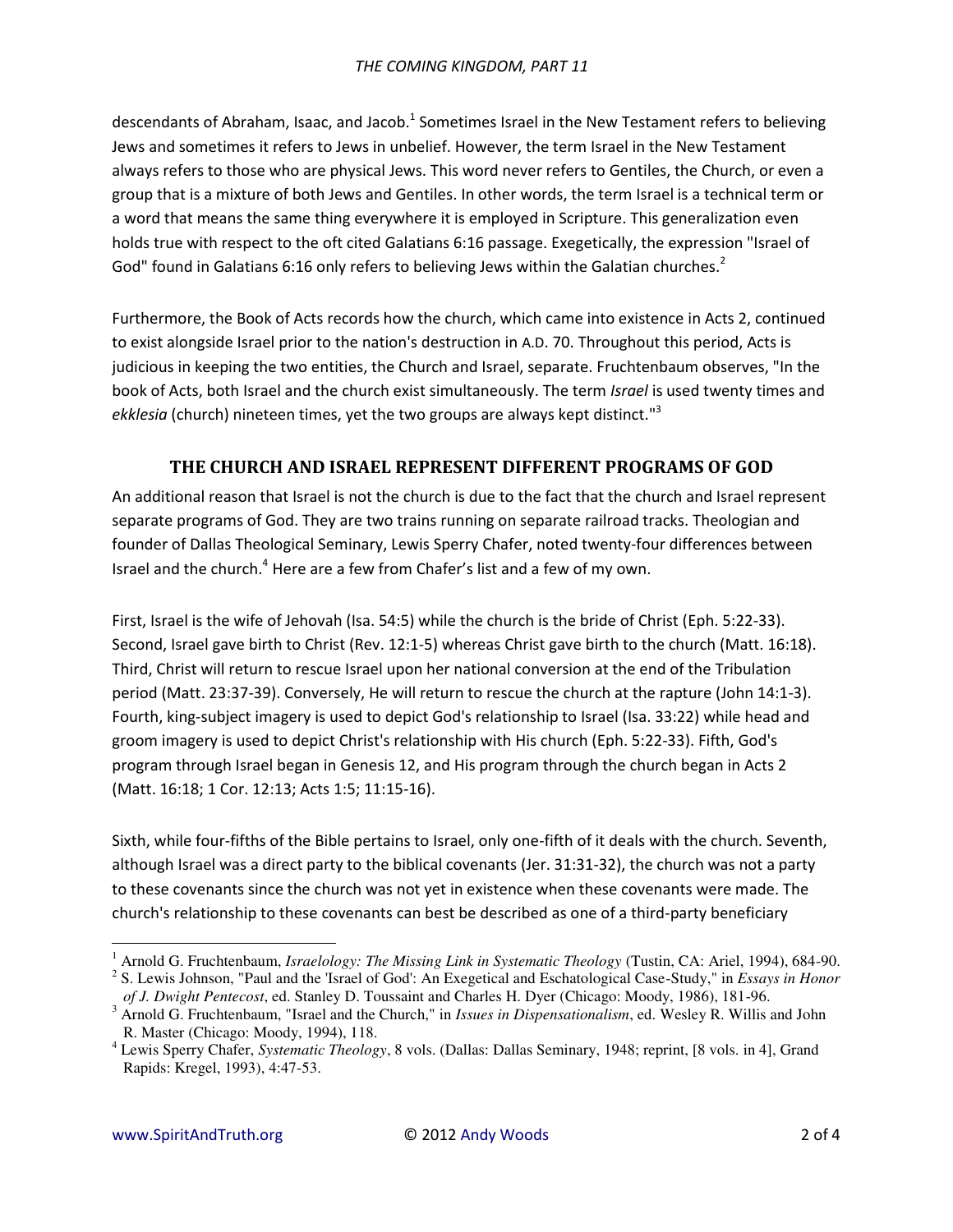### *THE COMING KINGDOM, PART 11*

rather than a direct party to them. Therefore, the church benefits from the covenants as opposed to being a direct party to them. Eighth, Israel is a nation (Ps. 147:20). As such, she is always biblically portrayed as an independent nation with borders and a capital. Even today Israel is among the nations of the earth, just like Japan, Argentina, Canada, or any other country. By contrast, the church is not a nation (Rom 10:19) but rather is comprised of people from all nations (Gal. 3:28; Eph. 2:11-22; 3:6, 15). Rather than taking her seat among the nations of the earth, the church is a mere pilgrim in the world system (1 Pet. 2:11).

Ninth, while Israel fought physical wars with various enemies such as the Philistines, the church is engaged in spiritual warfare with angelic enemies (Eph. 6:10-20). Tenth, the Scripture assigns numerous *a quo* and *ad quem* statements to Israel (Gen. 15:13-16; Jer. 25:11; 29:10; Ezek. 4:5-7; Dan. 9:24-27). These are timing statements with a specific beginning and ending point for each period. One searches the New Testament in vain to find comparable timing statements for the church. Eleventh, Israel had a priesthood with all her priests coming from the tribe of Levi and the line of Aaron (Exod. 28:1). By contrast, the church does not have a priesthood because it is a priesthood (Rev. 1:6). The New Testament teaches the priesthood of all believers (1 Pet. 2:5, 9). Every Church Age believer is a priest with direct access to God the Father through God the Son (Heb. 4:16).

Twelfth, while Israel will be resurrected at the beginning of the millennial kingdom (Dan. 12:2; John 11:23-24; Rev. 20:4-5), Church Age believers receive their resurrected bodies at the point of the rapture (1 Thess. 4:13-18; 1 Cor. 15:50-58). Thirteenth, Israel's judgment will take place on earth, at the end of the Tribulation period, in the wilderness (Ezek. 20:33-44). By contrast, the only judgment the New Testament reveals for the church is the Bema Seat judgment of rewards in heaven following the rapture (Rom. 14:10; 1 Cor. 3:10-15; 2 Cor. 5:10). Fourteenth, although the gates of the New Jerusalem are named after the twelve tribes (Rev. 21:12), who were the foundation of Israel (Matt. 19:28), the foundations of the eternal city are named after the twelve apostles (Rev. 21:14), who are the foundation of the church (Eph. 2:20). Fifteenth, people become members of the commonwealth of Israel through physical birth. By contrast, membership in the church is only attained by spiritual birth (John 3:1-9; Titus 3:5).

Sixteenth, Israel was directly governed by the Mosaic Law (Ps. 147:19-20). By contrast, the controlling authority for the church is New Testament revelation. While all Scripture is *for* the church (2 Tim. 3:16; Rom. 15:4), only the New Testament's epistolary literature is directly *about* the church. Seventeenth, the Holy Spirit indwelt and filled Old Testament Jews selectively (Joel 2:28), temporarily (1 Sam. 16:14; Ps. 51:11), and subsequent to salvation in order to enable them to accomplish a special purpose (Exod. 31:3). By contrast, the Holy Spirit indwells all Church-Age believers (1 Cor. 12:13) permanently (John 14:16) and at the point of salvation (Rom. 8:9). Thus, the Spirit's work in and through Israel cannot be used as a pattern to depict the believer's normative experience with the Holy Spirit in the present age (John 7:37-39; 14:16-17; Acts 1:5). Eighteenth, while Christ's farewell address to Israel (Matt. 24:15, 20)